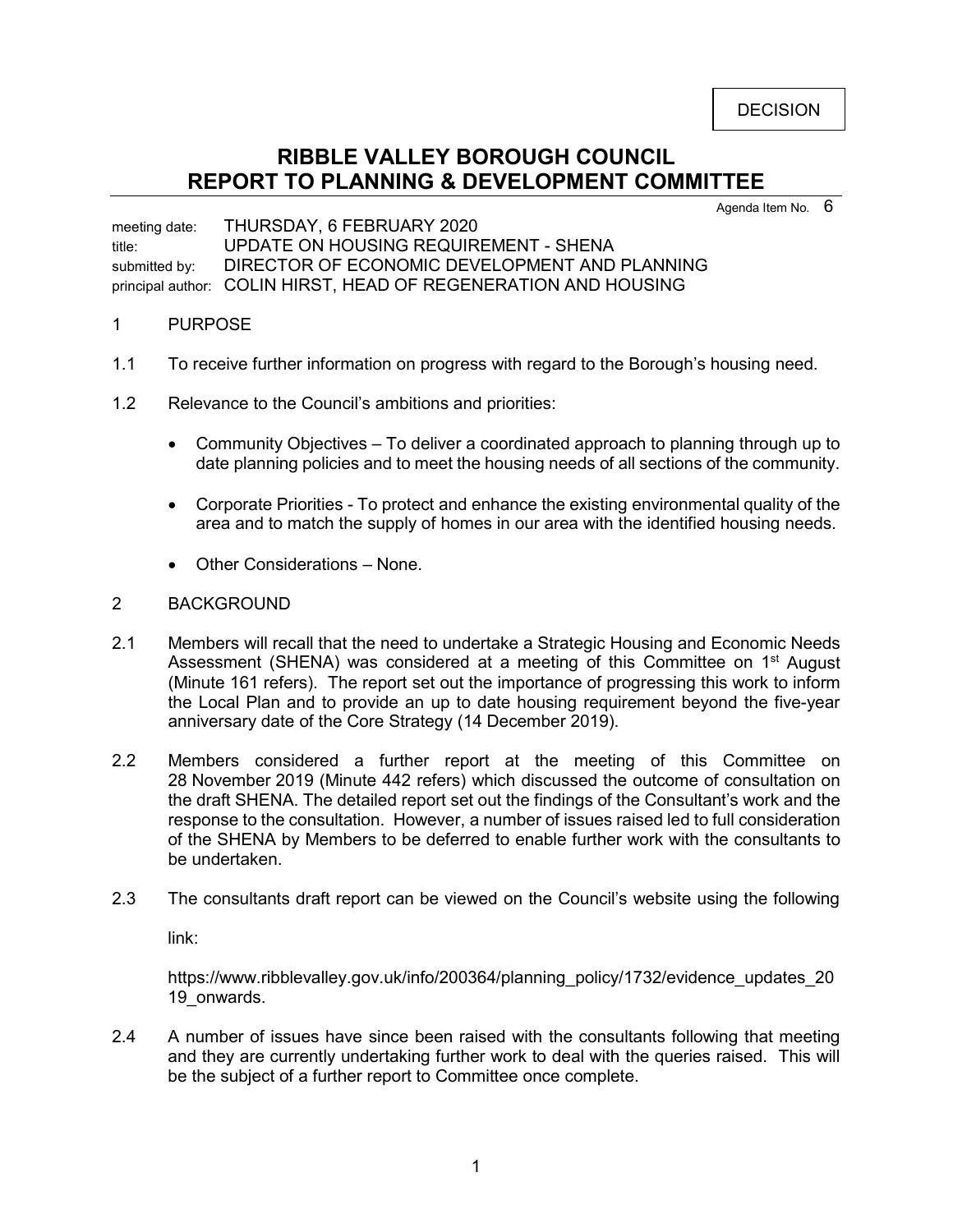- 2.5 Members have also had the opportunity to attend the Member Local Plan training event, which gave the opportunity to raise a range of matters related to the Local Plan and housing requirements. In particular, the training addressed the relevance of setting a housing requirement figure for the Borough.
- 3 PROGRESSING THE HOUSING REQUIREMENT
- 3.1 It is clear from the response to the consultation and the wider deliberations being undertaken in relation to this issue that there still remain areas of concern that need to be addressed. This is function of the local plan process where the level of the Borough's housing need will be tested.
- 3.2 As indicated in the report to Members on 28 November 2019 the recommended approach was to establish a housing requirement to inform the review of the Local Plan and set a benchmark for developing the framework for the area. Further discussion with our consultants and consideration of the issues raised has led to the conclusion that an alternative approach, allowing a more holistic approach to housing requirements may be the most appropriate way forward in the current circumstances.
- 3.3 As indicated establishing the housing requirement is a key factor in the Local Plan process and this assists with identifying a direction of travel for the plan. Assisting with the understanding of how much development is likely to be required, the land implications, where it can be accommodated and the infrastructure requirements, for example, that need to accompany it. However, all of this process is a matter to be tested through the Local Plan itself.
- 3.4 Given the current position whereby our wider evidence base needs updating it is proposed to continue to develop options around a range of housing requirement options to help clarify the implications. Members are reminded that until a housing requirement figure has been tested through the Local Plan examination process the default position will be the standard methodology figure of 148 dwellings per annum as the Core Strategy is now past its 5-year anniversary.
- 3.5 Members who attended the training event, will recall that this was reinforced at the event and it is this figure that would be, for the time being used to determine the Council's position in relation to 5-year housing land supply and be the target for monitoring purposes. It is this figure that would be likely to be relied upon by an Inspector at any planning appeal.
- 3.6 It is important to note however that it is likely that the Council will need to support growth by promoting a higher housing requirement figure than the standard calculation based on current national guidance and policy.
- 3.7 As Members are aware the Council will be progressing work on the update to the Local Plan over the next 12 months. This will require further evidence to be developed and the opportunity to consider levels of economic growth that are judged to be appropriate and can be factored into the plan. The levels of housing growth will reflect not just demographic change (for example, the need to ensure adequate workforce is in place due to ageing population) but also the level of housing need generated by growth aspirations.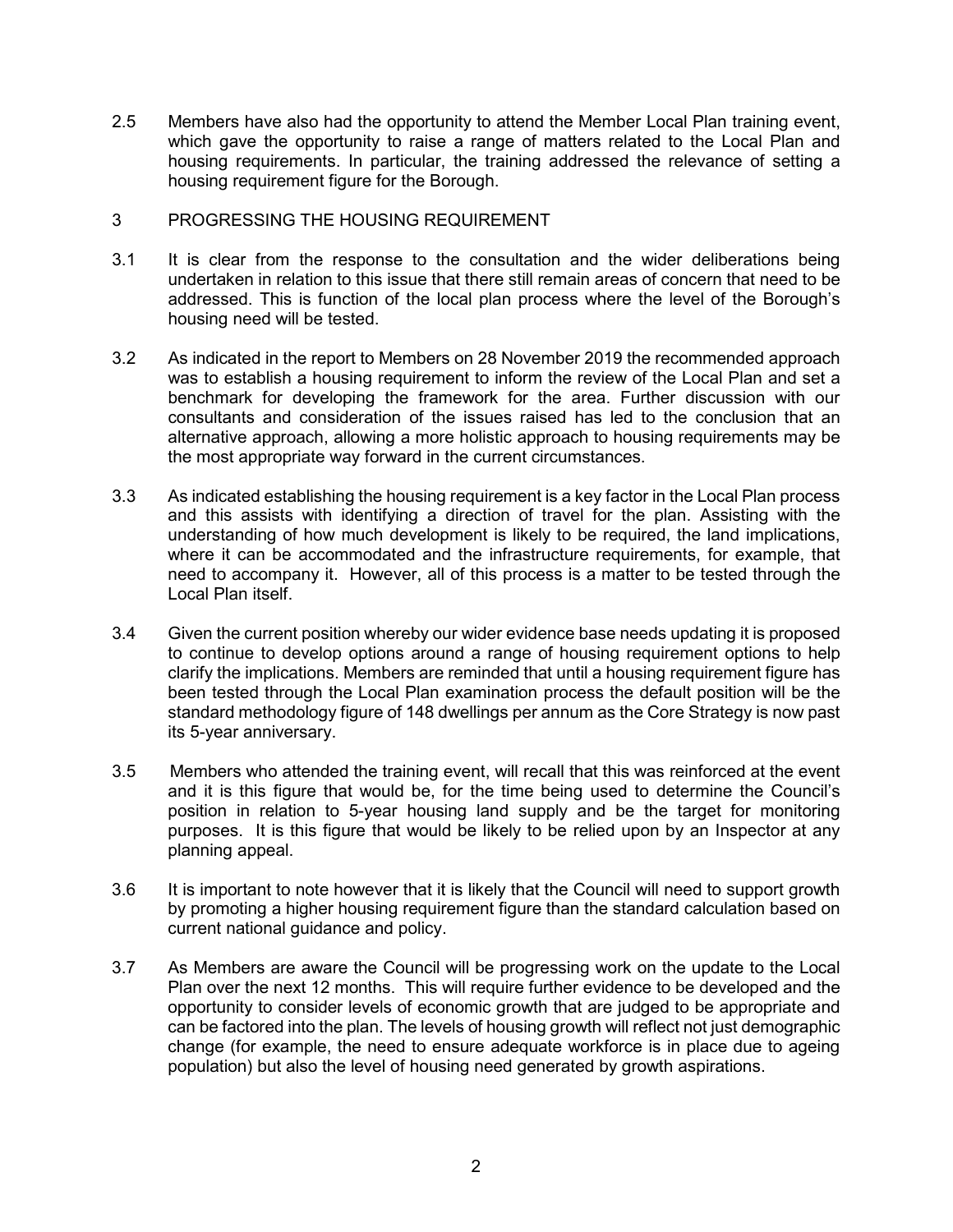- 3.8 As Members will be aware there is a gap in evidence in relation to economic needs which is part of the proposed review work and discussions with our consultants have confirmed that it may be more appropriate to await this information to feed into the housing requirements to give more robust information upon which to base the requirements. This effectively results in a housing requirement not being established at this stage but further work on the Local Plan options to test and evaluate the most appropriate housing requirements will be undertaken.
- 3.9 A number of scenarios with differing housing requirements will be developed and assessed as part of the Regulation 18 Issues and Options consultation. This enables a housing requirement to be objectively assessed based upon a more holistic approach. This will provide an opportunity to consider a range of scenarios and would provide the widest opportunity for views to be sought, not just in terms of housing, but a more holistic approach to plan-making and the choice of development options for the borough. This would also mean early testing of any challenges ahead of an Examination as this work progresses which ultimately should be of benefit at the Examination stage.
- 3.10 In addition the Government has previously announced that it is reviewing the standard methodology based on their concern that the levels of housing delivered through the standard methodology were unlikely to meet the Government's aspirations. Whilst there is no further information on this issue at this stage it is widely anticipated that there will be a revision to the approach consulted on and that in reality the Council will need to take account of this new methodology in due course.
- 3.11 The ongoing Local Plan process can be used to develop the most robust and appropriate housing requirements which will lead to a wider testing of options but this may extend the timeframe to establish the preferred plan options (Regulation 19 stages). However clearly there is significant merit in undertaking wider development work at this stage in order to be satisfied that the housing requirement alighted on is the most appropriate for the area.
- 3.12 For the purposes of monitoring it is proposed to apply the standard methodology-based figure as the benchmark. In addition, the current Core Strategy figure of 280 will also be compared to the supply side to enable any significant changes in development trends to be monitored. As Members will be aware, there are a number of approved unimplemented consents, details of which are set out in the Council's Housing Land Availability Study (HLAS). In addition, house building will continue to progress on existing sites and construction starts on approved sites. A summary table from the HLAS is included as Appendix 1 to this report. The full, current HLAS can be viewed on the Council's website using the following link:

[https://www.ribblevalley.gov.uk/downloads/file/12472/housing\\_land\\_availability\\_schedul](https://www.ribblevalley.gov.uk/downloads/file/12472/housing_land_availability_schedule_hlas_september_2019) [e\\_hlas\\_september\\_2019](https://www.ribblevalley.gov.uk/downloads/file/12472/housing_land_availability_schedule_hlas_september_2019)

3.13 What needs to be borne in mind however, is that the fact that the Council has a 5-year supply and has addressed the minimum housing requirements does not mean in itself that housing proposals should be refused. There is still a determination to be made against the issues of sustainable development and the proposals being consistent with the identified development plan. Fundamentally decisions will still need to be made based on the adopted Development Plan.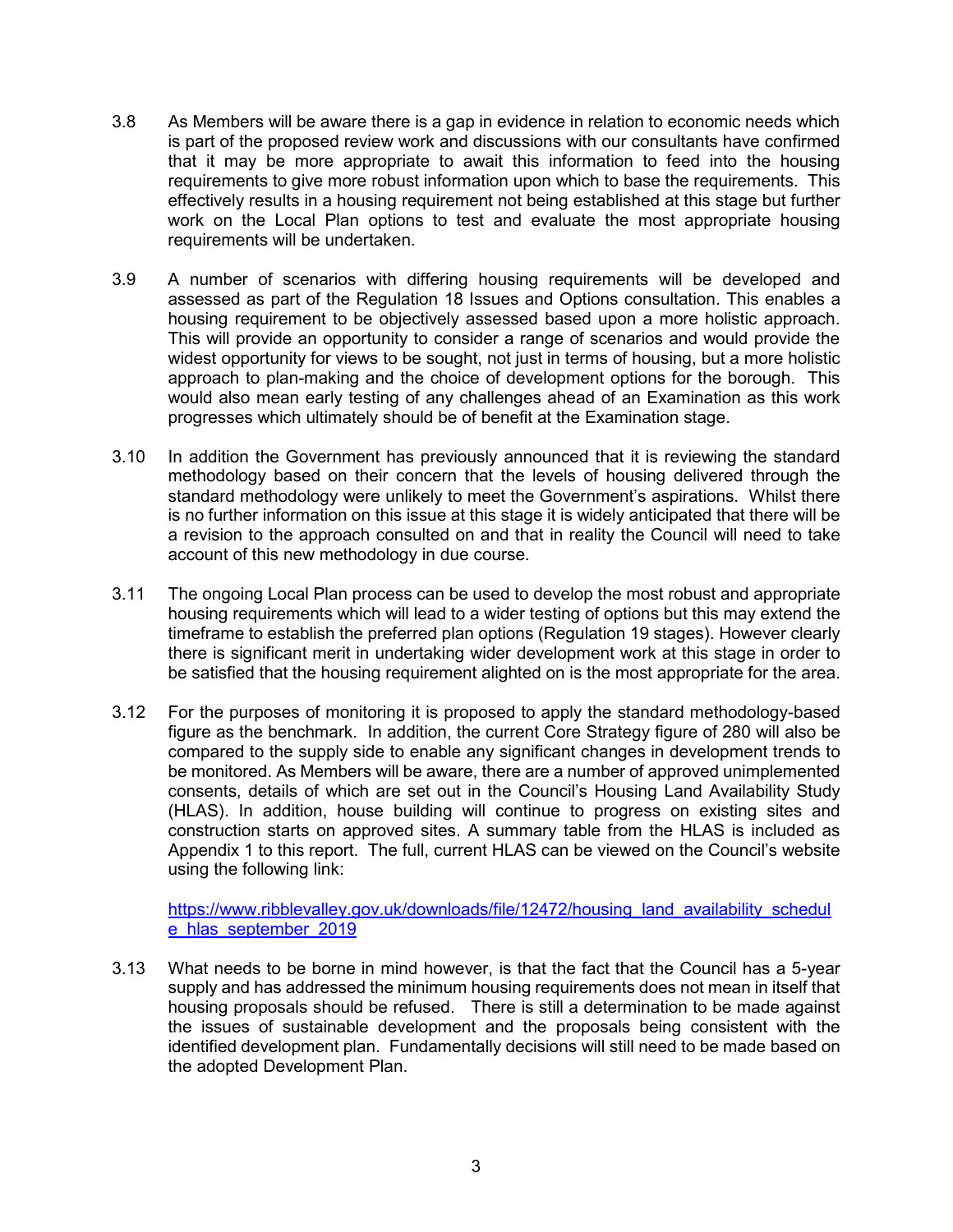# 4 RISK ASSESSMENT

- 4.1 The approval of this report may have the following implications
	- Resources There are no direct consequences as a result of this report, however testing the figure through both appeal and the Local Plan process may well be subject to additional resource requirements.
	- Technical, Environmental and Legal The Council is required to address the standard methodology by virtue of the Core Strategy reaching its five-year anniversary. The Council has been proactive in producing the SHENA to inform its position and provide a basis for ongoing work. The plan making process is the route by which the housing requirement for the area will be tested, ultimately through examination. Developing a wider range of scenarios at Regulation 18 stage may have an impact on the timeframe and may require earlier commitment to resources.
	- Political Housing matters have a high public profile.
	- Reputation The actions set out in this report demonstrate that the Council is well managed and is proactive in taking steps to ensure it can plan appropriately for housing in the borough in line with National policy.
	- Equality & Diversity No issues.

## 5 **RECOMMENDED THAT COMMITTEE**

- 5.1 Note the current position with regard to establishing a housing requirement for the borough and that for the purposes of monitoring land supply the relevant standard methodology derived requirement figure is utilised.
- 5.2 Endorse the proposed approach that further development work be undertaken on requirement and development scenarios, informed by the emerging evidence base and that the options in relation to housing requirement are considered by the Local Plan working group before reporting back to this Committee.

COLIN HIRST NICOLA HOPKINS HEAD OF REGENERATION AND HOUSING DIRECTOR OF ECONOMIC

DEVELOPMENT AND PLANNING

BACKGROUND PAPERS

Strategic Housing and Economic Needs Assessment – September 2019 – Turley

Consultation responses

For further information please ask for Colin Hirst, extension 4503.